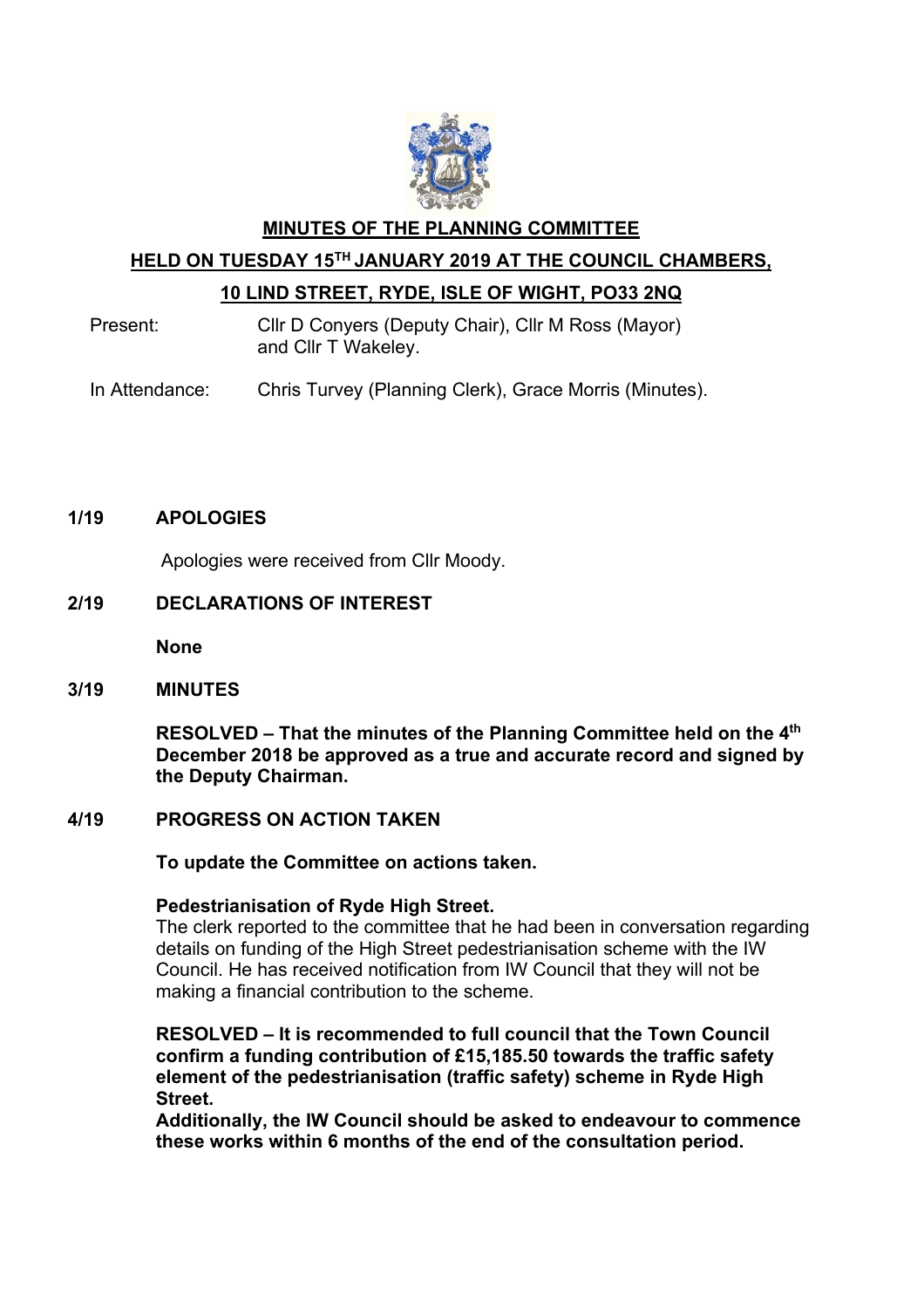## **Provision of CCTV by Ryde Town Council.**

The clerk informed the committee that he had made a Freedom of Information request to the IW Council for details of the Governance of their CCTV system. He further informed the committee that there was very little detail contained in the information he had received in reply.

## **5/19 COMMITTEE MEMBERS QUESTIONS**

Cllr Conyers asked the committee if Ryde Town Council would be interested in giving an award to residents or businesses of Ryde who had made a contribution to protecting the historical heritage of Ryde. The committee decided that further investigation into this idea should be done and that the Ryde Society should be invited to take part.

Cllr Wakeley expressed his concerns that only 3 planning committee members had attended the meeting and suggested that a letter from the chair be circulated to all members to encourage them to attend in future.

## **6/19 PLANNING APPLICATION**

## **Week Commencing 7th December 2018**

1. Application No: P/01240/18 Alt Ref: TCP/28992/B Parish(es): Ryde Ward(s): Ryde East Location: 25 Somerset Road, Ryde, Isle Of Wight, PO331BU Proposal: Retention of outbuilding http://www.iwight.com/planning/DirectToAppDetails2.aspx?P/01240/18

## **RESOLVED UNDER DELEGATED POWERS - Ryde Town Council does not object to this proposal**

2. Application No: P/01291/18 Alt Ref: TCP/10703/G Parish(es): Ryde Ward(s): Ryde West Location: 31 Weeks Road, Ryde, Isle Of Wight, PO33 Proposal: Alterations and extension to existing flats to form five additional one bedroom flats, landscaping and parking http://www.iwight.com/planning/DirectToAppDetails2.aspx?P/01291/18

## **RESOLVED UNDER DELEGATED POWERS - Ryde Town Council does not object to this proposal subject to the following conditions:**

- **1. The proposal should be completed in a timely manner as outlined in the Draft Island Planning Strategy policy PSDG 6**
- **2. The proposal should conform to the drainage proposals as set out by the highways engineer**
- **3. All windows overlooking neighboring property should be glazed with obscure glass**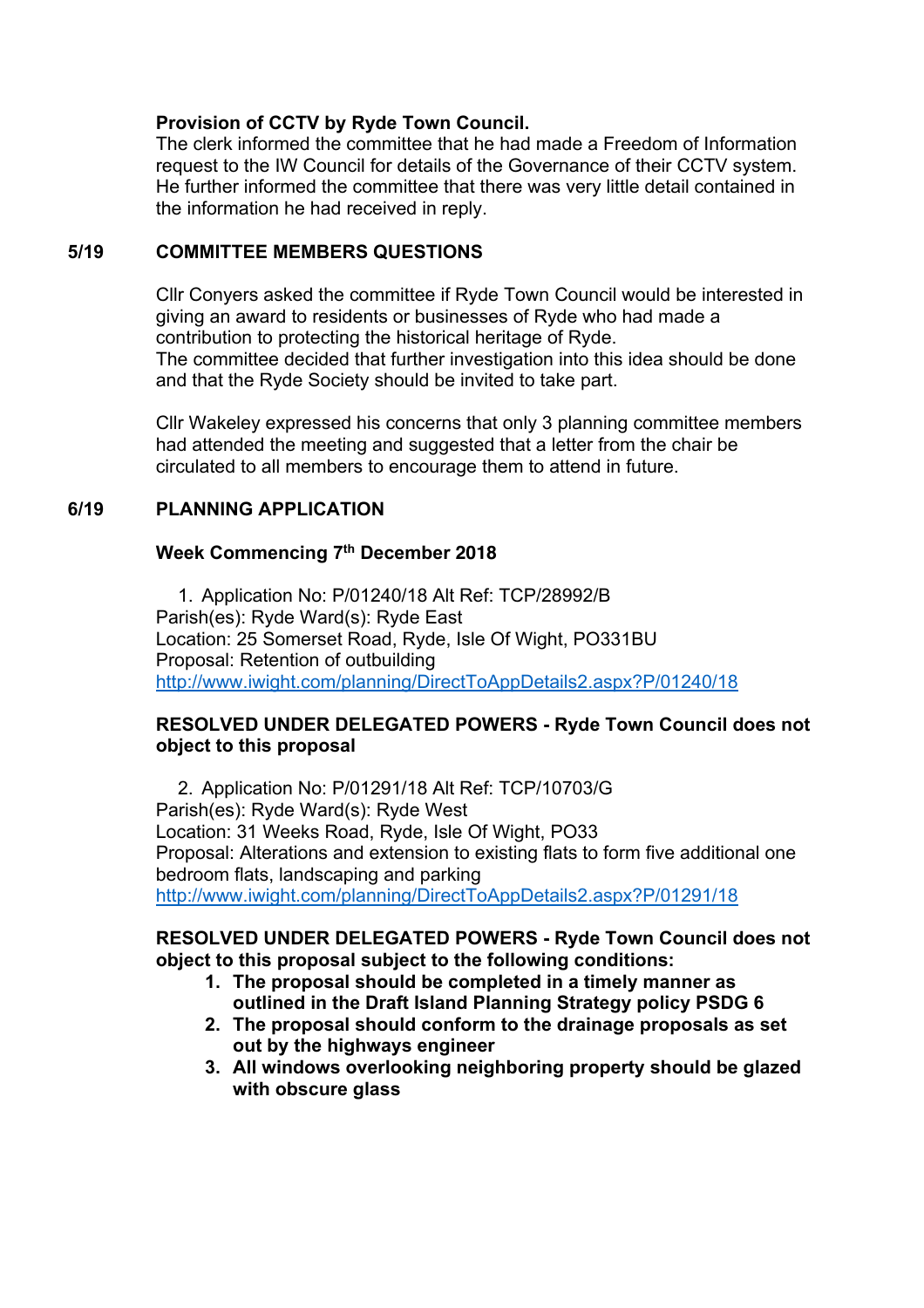3. Application No: P/01295/18 Alt Ref: TCP/10139/B Parish(es): Ryde Ward(s): Ryde North West Location: land adjoining 18, Union Road, Ryde, Isle Of Wight, PO33 Proposal: Outline for block of 6 self contained flats http://www.iwight.com/planning/DirectToAppDetails2.aspx?P/01295/18

## **RESOLVED UNDER DELEGATED POWERS - Ryde Town Council does not object to this proposal subject to a condition which ensures that the proposal will be completed in a timely manner as outlined in the draft Island Planning Strategy policy PSDG 6**

4. Application No: P/01300/18 Alt Ref: TCP/23088/F Parish(es): Ryde Ward(s): Ryde South Location: The Green House, Nicholson Road, Ryde, Isle Of Wight, PO331BG Proposal: Temporary storage building http://www.iwight.com/planning/DirectToAppDetails2.aspx?P/01300/18

## **RESOLVED UNDER DELEGATED POWERS - Ryde Town Council does not object to this proposal**

5. Application No: P/01311/18 Alt Ref: TCP/15136/A Parish(es): Ryde Ward(s): Binstead & Fishbourne Location: Woodland to rear of 5, Quarr Close, Ryde, Isle Of Wight, PO33 Proposal: Retention of wildlife observation building. http://www.iwight.com/planning/DirectToAppDetails2.aspx?P/01311/18

## **RESOLVED UNDER DELEGATED POWERS - Ryde Town Council objects to this proposal on the grounds that the building is out of keeping with its surroundings contrary to policy SP5 environment and DM2 design quality.**

## **Week Commencing 14th December 2018**

6. Application No: P/01309/18 Alt Ref: TCP/09643/B Parish(es): Ryde Ward(s): Ryde East Location: 93 High Park Road, Ryde, Isle Of Wight, PO331BZ Proposal: Proposed detached house and alterations to existing vehicular access; Proposed vehicular access to existing dwelling. http://www.iwight.com/planning/DirectToAppDetails2.aspx?P/01309/18

## **RESOLVED UNDER DELEGATED POWERS - Ryde Town Council does not object to this proposal**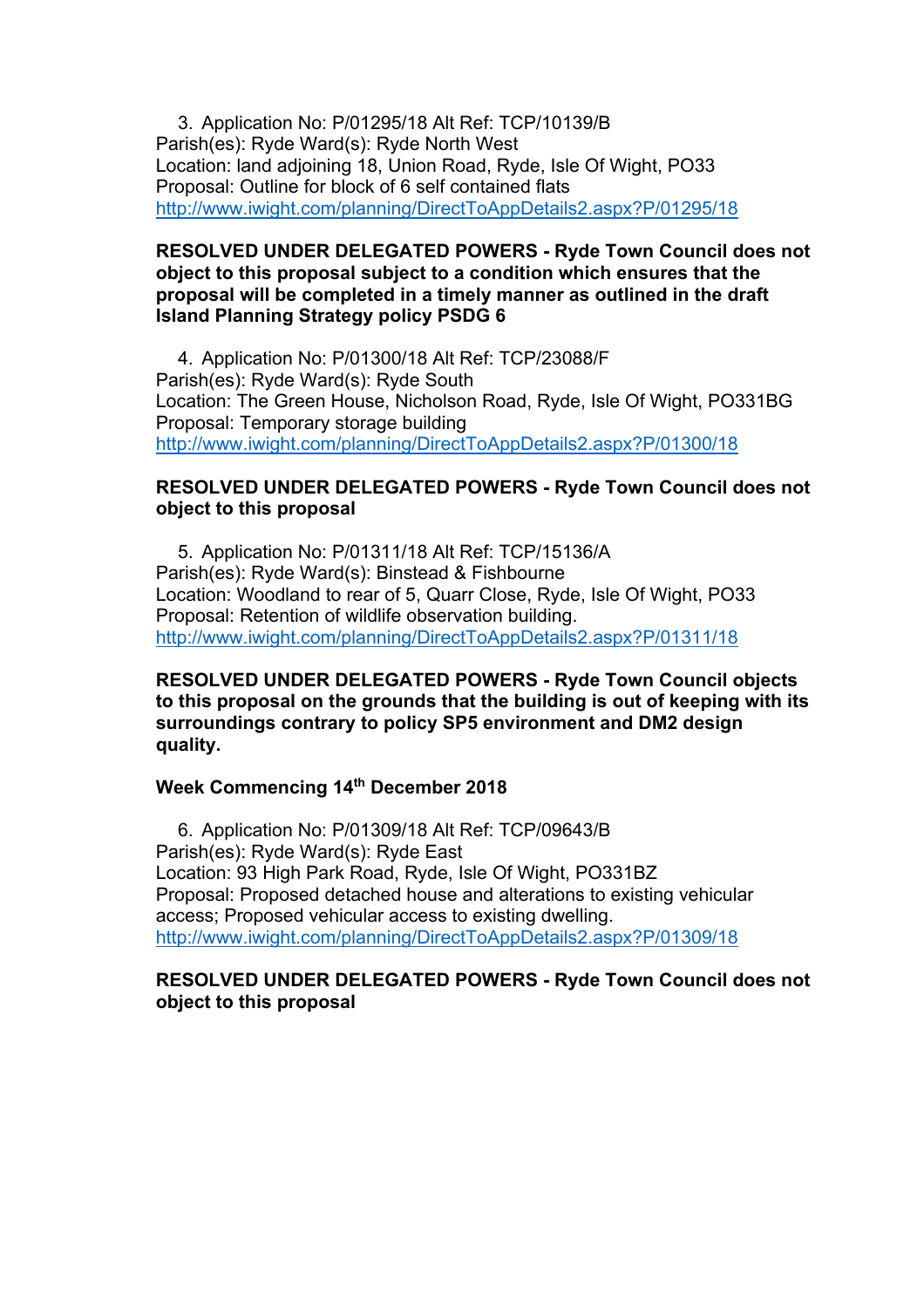## **Week Commencing 21st December 2018**

7. Application No: P/01334/18 Alt Ref: TCPL/16406/H Parish(es): Ryde Ward(s): Ryde North East Location: 20 Monkton Street, Ryde, Isle Of Wight, PO332BZ Proposal: Proposed orangery at rear of dwelling (revised scheme) http://www.iwight.com/planning/DirectToAppDetails2.aspx?P/01334/18

## **RESOLVED UNDER DELEGATED POWERS - Ryde Town Council does not object to this proposal**

8. Application No: P/01335/18 Alt Ref: LBC/16406/G Parish(es): Ryde Ward(s): Ryde North East Location: 20 Monkton Street, Ryde, Isle Of Wight, PO332BZ Proposal: LBC for proposed orangery at rear of dwelling (revised scheme) http://www.iwight.com/planning/DirectToAppDetails2.aspx?P/01335/18

## **RESOLVED UNDER DELEGATED POWERS - Ryde Town Council does not object to this proposal**

## **Week Commencing 28th December 2018**

9. Application No: P/01359/18 Alt Ref: TCP/03182/B Parish(es): Ryde Ward(s): Ryde North West Location: 180A High Street, Ryde, Isle Of Wight, PO332HN Proposal: Alterations to include removal of entrance steps; formation of new ramped access; creation of recessed lobby http://www.iwight.com/planning/DirectToAppDetails2.aspx?P/01359/18

## **RESOLVED - Ryde Town Council does not object to this proposal**

10.Application No: P/01360/18 Alt Ref: A/02518/A Parish(es): Ryde Ward(s): Ryde North West Location: 180A High Street, Ryde, Isle Of Wight, PO332HN Proposal: 1 x internally illuminated fascia sign; 1 x internally illuminated hanging sign http://www.iwight.com/planning/DirectToAppDetails2.aspx?P/01360/18

## **RESOLVED - Ryde Town Council does not object to this proposal**

11.Application No: P/01371/18 Alt Ref: TCP/16698/F Parish(es): Ryde Ward(s): Ryde North East Location: The Victorian Lodge, East Hill Road, Ryde, Isle Of Wight, PO331LS Proposal: Proposed external balcony to first floor flat http://www.iwight.com/planning/DirectToAppDetails2.aspx?P/01371/18

## **RESOLVED - Ryde Town Council does not object to this proposal**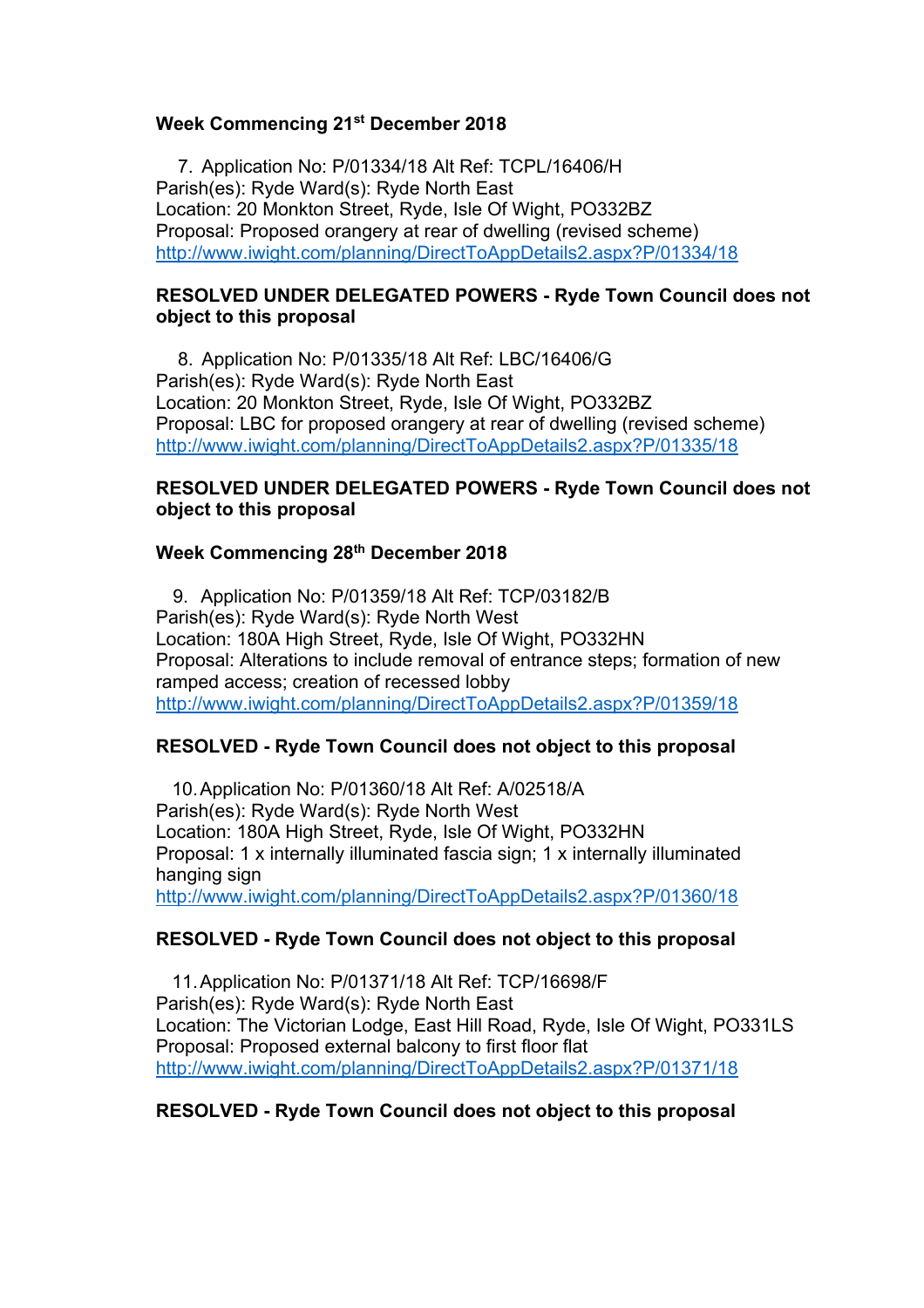## **Week Commencing 4th January 2019**

## **None**

## **Week Commencing 11th January 2019**

12.Application No: P/01396/18 Alt Ref: TCP/33683 Parish(es): Ryde Ward(s): Havenstreet, Ashey & Haylands Location: 36 Windmill Close, Ryde, Isle Of Wight, PO333JB Proposal: Proposed bungalow with parking; formation of vehicular access onto Holmewood Close http://www.iwight.com/planning/DirectToAppDetails2.aspx?P/01396/18

## **RESOLVED – Ryde Town Council objected to the proposal on the following grounds:**

- **1. The application shows that storm water will be issued to a soakaway. The committee felt that the soil conditions in this area may not be suitable for this form of drainage and that this proposal will increase surface water runoff contrary to planning guidance.**
- **2. The application has no information regarding contributions towards the Solent SPA in accordance with the adopted SPD.**

## **7/19 PLANNING APPEALS**

**None**

## **8/19 PLANNING DECISIONS**

## **Week ending 30th November 2018**

#### **Application No: P/01102/18**

Location: Flat 5, 42 George Street, Ryde, Isle Of Wight, PO332EN Parish: Ryde Ward: Ryde North West Proposal: Lawful Development Certificate for installation of replacement windows Decision: Granted Plan Permission (or issue Cert)

## **Week ending 7th December 2018**

## **Application No: P/01122/18**

Location: 21 The Strand, Ryde, Isle Of Wight, PO331JF Parish: Ryde Ward: Ryde North East Proposal: Proposed replacement roof of existing single storey side extension; altered/replacement glazing; flat and pitched roof glazing to sunroom extension; formation of new window on south east elevation; existing vehicle access gate to be widened

Decision: Granted Plan Permission (or issue Cert)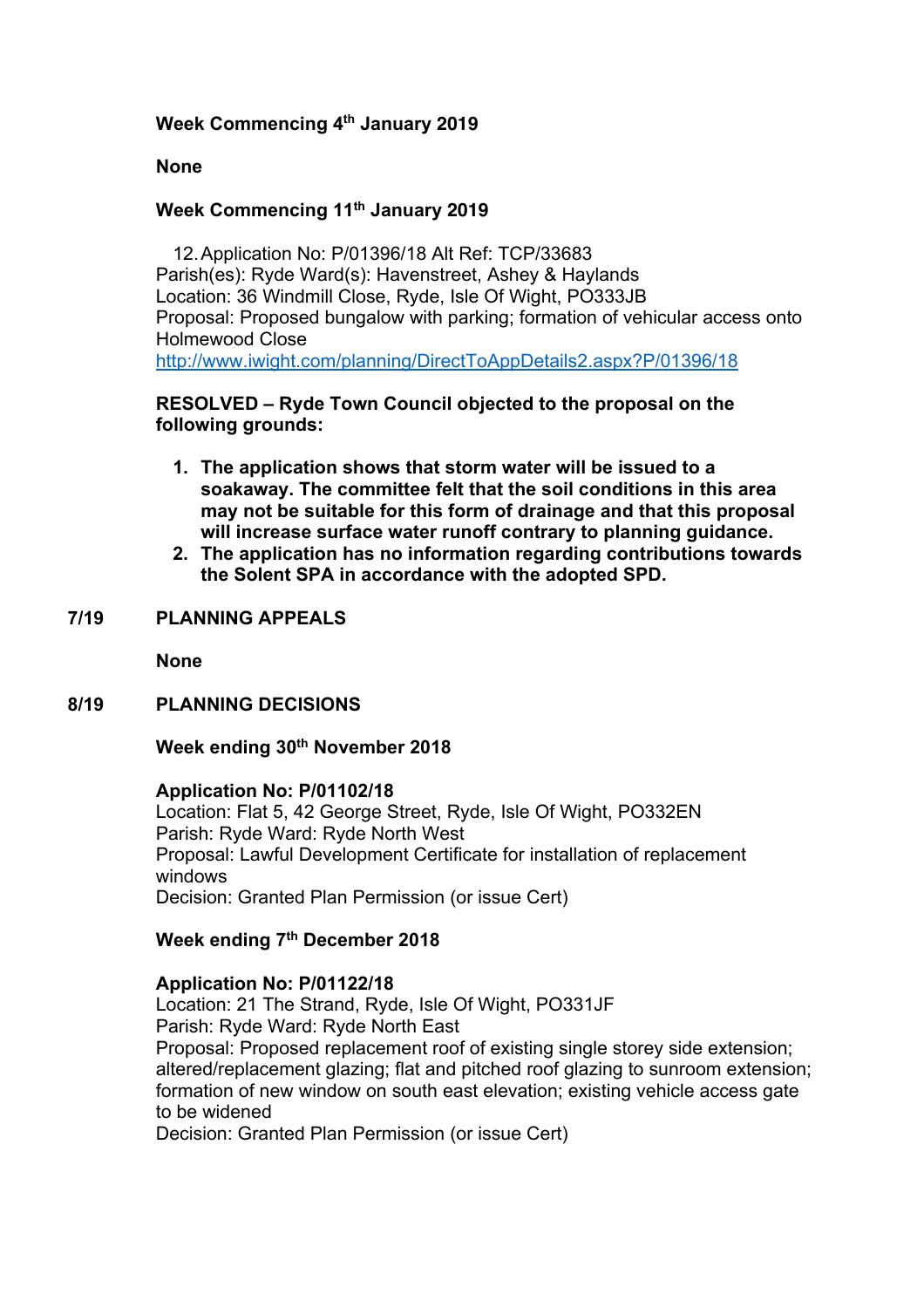## **Application No: P/01135/18**

Location: 30 Union Street, Ryde, Isle Of Wight, PO33 Parish: Ryde Ward: Ryde North West Proposal: Change of use of ground floor from retail (Class A1) to restaurant ( Class A3) Decision: Granted Plan Permission (or issue Cert)

#### **Application No: P/00996/18**

Location: Flats 3 and 5 Sutherland Lodge, East Hill Road, Ryde, Isle Of Wight, PO331LU Parish: Ryde Ward: Ryde North East Proposal: Installation of upvc windows Decision: Refuse Plan Perm (or not issue Cert) Reasons:

*The information submitted with the application is insufficient to determine the impact of the proposed replacement uPVC windows on the character and appearance of the conservation area. The existing windows are considered to be an attractive feature of the building and make a positive contribution to the character and appearance of the conservation area. The proposed replacement of the existing timber windows in uPVC is therefore considered to conflict with policy DM2 (Design Quality for New Development) and DM11 (Historic and Built Environment) of the Island Plan Core Strategy. The proposal also fails to take into account the guidance contained within paragraph 189 and 190 of the National Planning Policy Framework and does not reflect the requirements of section 72 of the Planning (Listed Buildings and Conservation Areas) Act 1990.*

## **Application No: P/01043/18**

Location: land adjacent 91 and rear of, 89 and 91, Marlborough Road, Ryde, Isle Of Wight, PO33 Parish: Ryde Ward: Ryde East Proposal: Proposed detached dwelling; one pair of semi-detached dwellings; associated parking and access Decision: Granted Plan Permission (or issue Cert)

## **Week ending 14th December 2018**

#### **Application No: P/01172/18**

Location: 67 St. Johns Road, Ryde, Isle Of Wight, PO332RW Parish: Ryde Ward: Ryde South Proposal: Demolition of porch and covered area; proposed single storey side extension Decision: Granted Plan Permission (or issue Cert)

#### **Application No: P/01011/18**

Location: land rear of, 2-12 Nelson Street, Ryde, Isle Of Wight, PO33 Parish: Ryde Ward: Ryde North East Proposal: Demolition of garages 8 & 9; proposed dwelling with garage Decision: Refuse Plan Perm (or not issue Cert)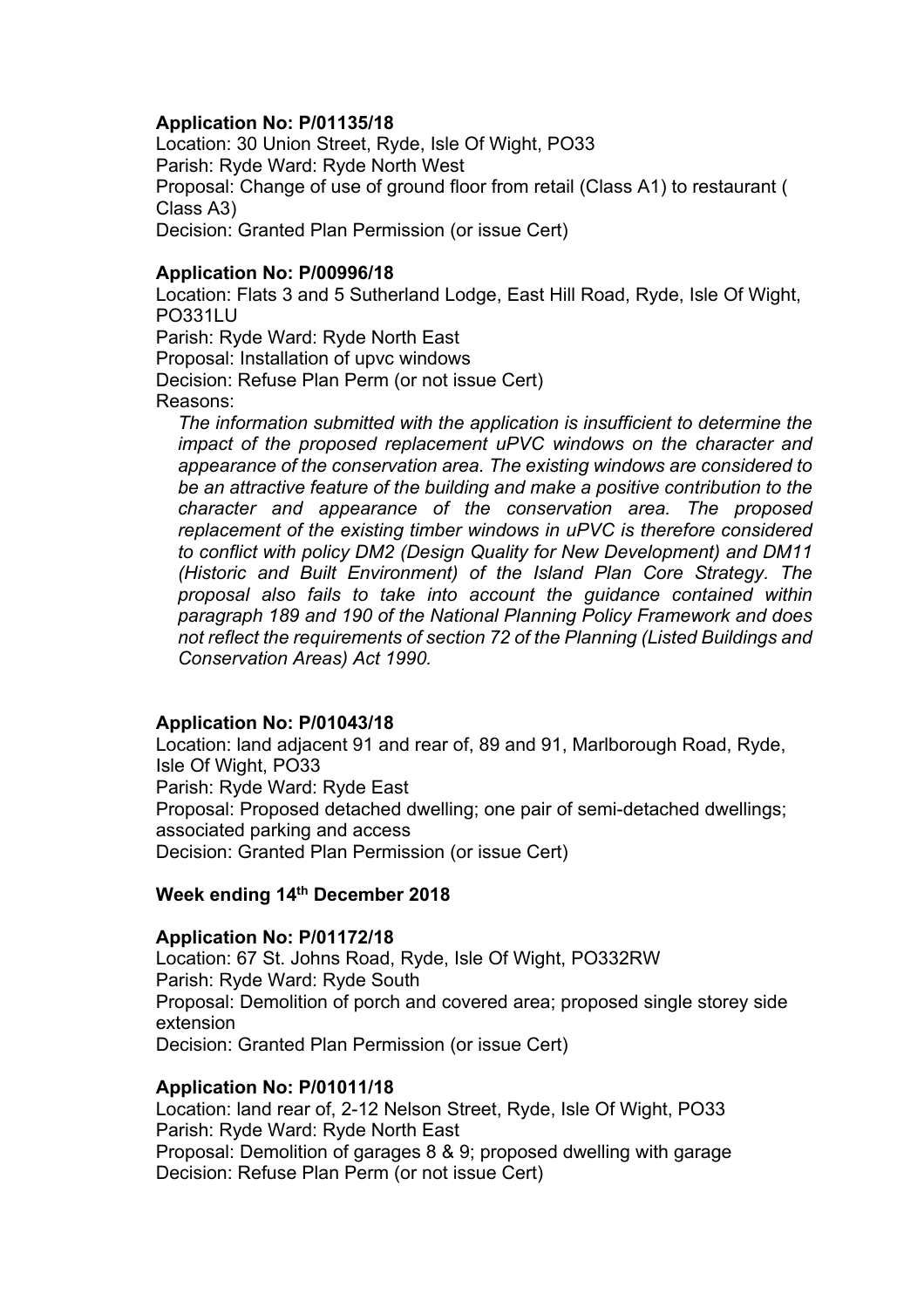## Reasons:

- *1) The proposal, by reason of its position, size, scale, design and appearance would be a visually intrusive and cramped development, out of character with surrounding buildings and would fail to preserve and enhance the setting of surrounding listed buildings and the character and appearance of the designated Conservation Area contrary to the aims of policies DM2 (Design Quality for New Development) and DM11 (Historic and Built Environment) of the Island Plan Core Strategy, the National Planning Policy Framework and Sections 66 and 72 of the Town and Country Planning (Listed Buildings and Conservation Areas) Act 1990.*
- *2) The proposal, by reason of its position, size, scale, design and external appearance would be a visually intrusive and cramped development that would result in a serious loss of light to, and outlook from, neighbouring properties and would result in an increased sense of enclosure and overlooking for neighbouring residents, to the detriment of the amenities and living conditions of neighbouring residents and contrary to the aims of policy DM2 (Design Quality for New Development) of the Island Plan Core Strategy and the National Planning Policy Framework.*
- *3) The proposed, by reason of its position close to the boundaries of the site and neighbouring buildings, and its size, design and cramped appearance, would result in a poor living environment for future occupants of the development and*

*would fail to provide a good level of amenity for future occupants, in particular in terms of a lack of outdoor amenity space, contrary to the aims of policy DM2 (Design Quality for New Development) of the Island Plan Core Strategy and the National Planning Policy Framework.*

- *4) The application site is located within the Solent Special Protection Area (SPA) buffer zone and the proposal has the potential to result in increased recreational disturbance to the interest features of the Solent SPA alone and in combination with other development projects. To mitigate for these potential impacts to the Solent SPA, the applicant is required to enter into a planning obligation under Section 106 of the Town and Country Planning Act 1990 (as amended) to secure a contribution from the development towards the Solent Recreation Mitigation Strategy. In the absence of such an obligation or any other proposed measures to mitigate for these potential impacts, it is considered that the proposal would be contrary to the aims of policy DM12 (Landscape, Seascape, Biodiversity and Geodiversity) of the Island Plan Core Strategy and the National Planning Policy Framework.*
- *5) The proposal would result in the loss of two off-street parking spaces in an area where there is insufficient space to accommodate the resident parking demand on-street and is therefore contrary to the aims and objectives of policies DM2 (Design Quality for New Development) and DM17 (Sustainable Travel) of the Island Plan Core Strategy.*

## **Application No: P/01171/18**

Location: 16 Newport Street, Ryde, Isle Of Wight, PO332QB Parish: Ryde Ward: Ryde North West Proposal: Proposed single storey extension with roof terrace Decision: Refuse Plan Perm (or not issue Cert)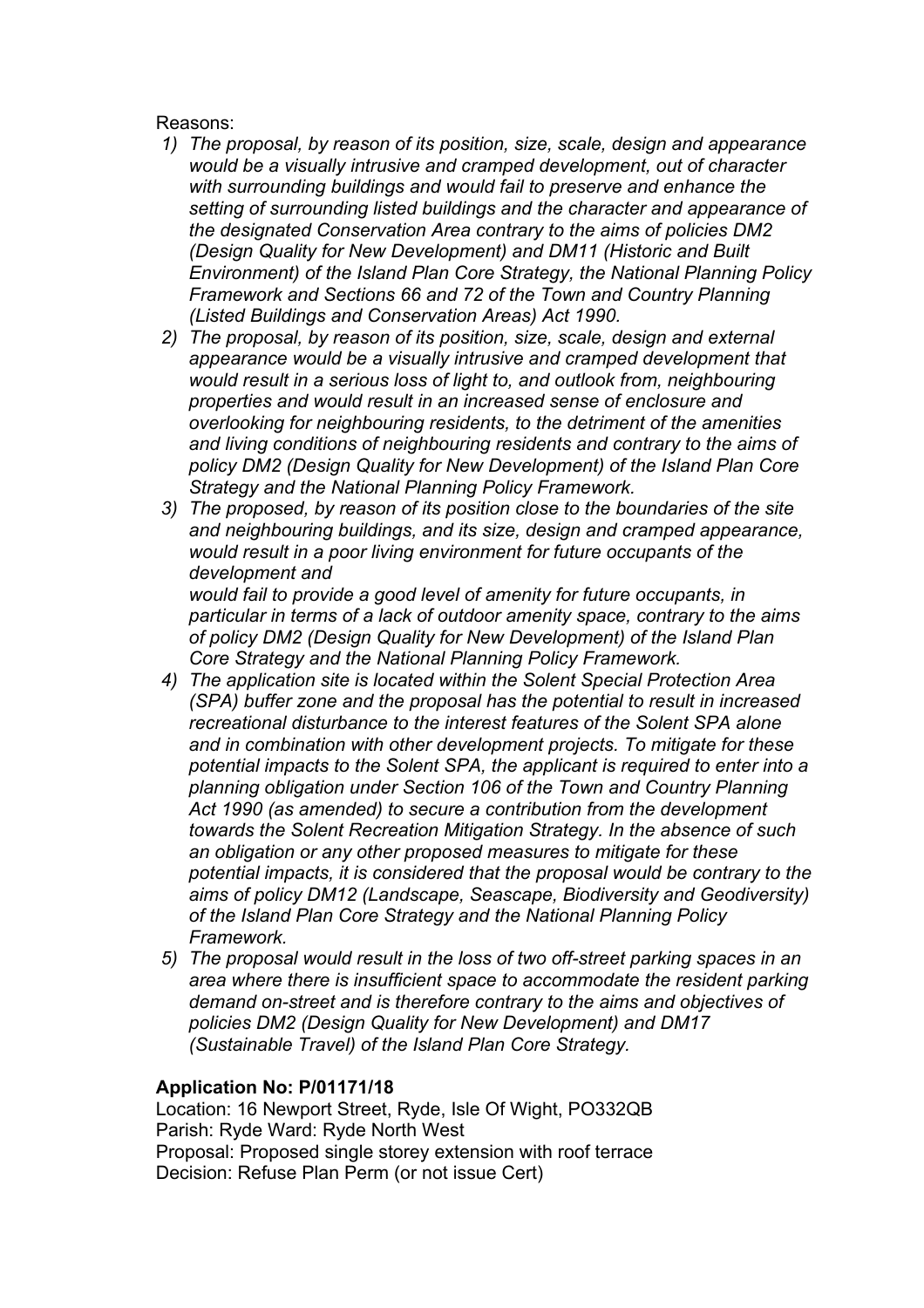#### Reasons:

*The proposal would be an overdevelopment of the application site and result in an incongruous extension in the context of the street scene. It would be overbearing upon the neighbouring dwelling no.13, and result in an unneighbourly form of development to the detriment of this neighbouring dwellings amenity. The roof terrace would cause significant overlooking and loss of privacy upon the surrounding dwellings numbered 13, 39 and 40 Newport Street. The proximity of the terrace to the first floor windows of these neighbouring dwellings would result in an unacceptable loss of amenity. Therefore, the proposal would not be in accordance with Policy DM2 (Design Quality for New Development) of the Island Plan Core Strategy.*

## **Week ending 21st December 2018**

## **Application No: P/00826/18**

Location: Beldornie Tower, Augusta Road, Ryde, Isle Of Wight, PO333AU Parish: Ryde Ward: Ryde North West

Proposal: Proposed alterations to approved kitchen extension; single storey extension on west elevation to form pantry and store

Decision: Granted Plan Permission (or issue Cert)

## **Application No: P/00827/18**

Location: Beldornie Tower, Augusta Road, Ryde, Isle Of Wight, PO333AU Parish: Ryde Ward: Ryde North West

Proposal: LBC for proposed alterations to approved kitchen extension; single storey extension on west elevation to form pantry and store Decision: Granted Plan Permission (or issue Cert)

## **Application No: P/00916/18**

Location: land adjacent 22 and, rear of 12, 14 and 16, Marlborough Road, Ryde, Isle Of Wight, PO33

Parish: Ryde Ward: Ryde East

Proposal: Outline for 5 dwellings with garages; detached garage; access road (revised plan) (revised description) (readvertised application) Decision: Refuse Plan Perm (or not issue Cert) Reasons:

*The proposal, by virtue of its layout and density would result in a direct loss of trees and pressure to remove further trees in the future, resulting in the loss of an unacceptable level of high amenity trees protected by an Area Tree Preservation Order. It is considered that the resultant loss of these trees would have a detrimental impact on the wider area, the character and appearance of the Ryde, St. John' s Conservation Area and the setting and character of the Grade II Listed Buildings 14 and 16 Marlborough Road. As such, the proposal is considered to be contrary to policies SP5 Environment, DM2 Design Quality for New Development, DM11 Historic and Built Environment and DM12 Landscape, Seascape, Biodiversity and Geodiversity of the Island Plan Core Strategy.*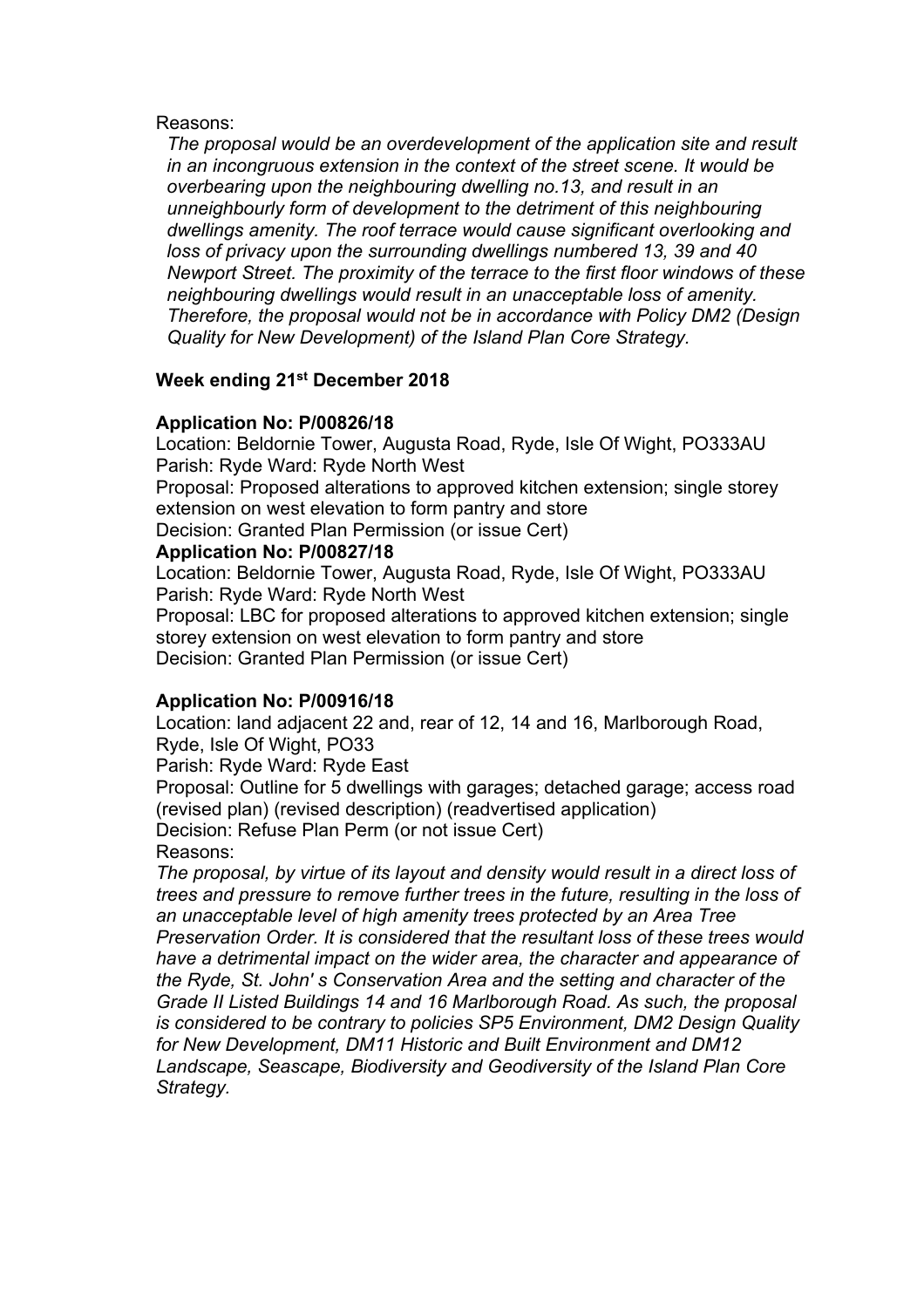## **Application No: P/01071/18**

Location: Millfield, 29 Queens Road, Ryde, Isle Of Wight, PO333BG Parish: Ryde Ward: Ryde North West Proposal: Demolition of outbuilding; alterations and conversion to residential educational boarding house (use class C2) to include two storey extension; enlargement of driveway, parking area and access paths Decision: Granted Plan Permission (or issue Cert)

## **Application No: P/01073/18**

Location: Millfield, 29 Queens Road, Ryde, Isle Of Wight, PO333BG Parish: Ryde Ward: Ryde North West LBC for demolition of outbuilding; alterations and conversion to residential educational boarding house to include two storey extension; enlargement of driveway, parking area and access paths Decision: Granted Plan Permission (or issue Cert)

## **Week ending 28th December 2018**

**None**

## **Week ending 4th January 2019**

## **Application No: P/01215/18**

Location: 103 High Park Road, Ryde, Isle Of Wight, PO331BZ Parish: Ryde Ward: Ryde East Proposal: Proposed two storey side extension (revised plans) Registration Date: 29/10/2018 00:00:00 Case Officer: Hayden Marsh Contact Tel No: (01983) 823552 Decision: Granted Plan Permission (or issue Cert)

## **9/19 TRAFFIC ORDERS**

**None**

## **10/19 TREE DECISIONS**

## **Protection Trees in Tree Preservation Order TPO/1977/7 Location 29 Salisbury Road, Ryde**

Consent for the following:

To raise the crowns of plane trees T5, 7, 13, 15 to 6 metres and reduce the height of the Bay tree.

Reason: The tree work is necessary to ensure they are not preventing traffic movement below or causing a nuisance.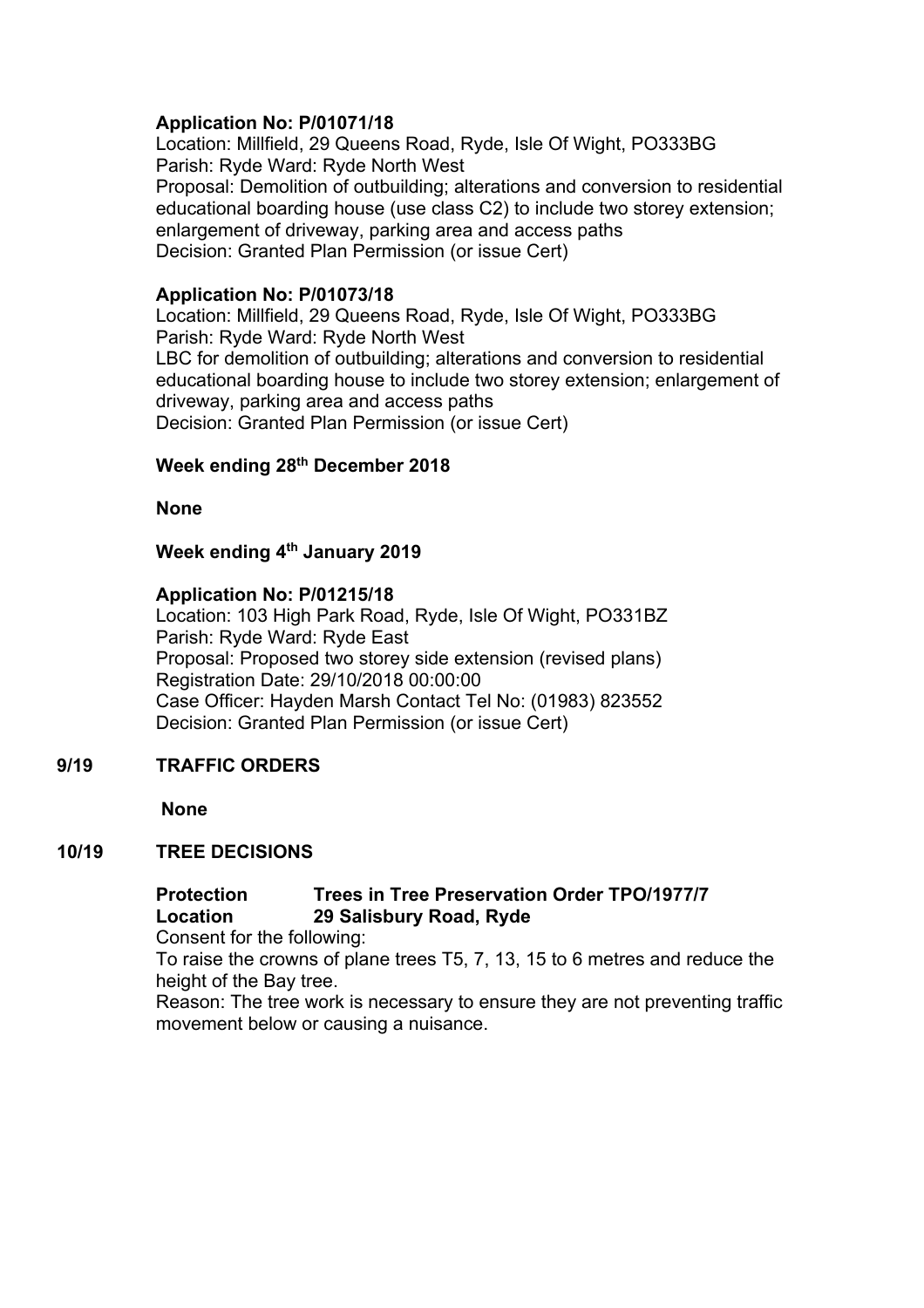## **Protection Trees in Ryde St Johns Conservation Area Location Green Haze, Appley Lane, Ryde, Isle of Wight, PO33 1NX**

No objection to the following:

To carry out the work requested to the trees detailed in the tree works application TW/0456/18. A copy of the application detailing these works is enclosed with the permission.

Reason: The work is necessary to manage the trees size for a small garden.

## **Protection Trees in Ryde Conservation Area Location Little Copsefield, Copsefield Drive, Ryde, Isle of Wight, PO33 3AR**

No objection to the following:

T1 Ash remove the ash tree situated as detailed in the application.

T2 Macrocarpa Remove overextended branch as detailed in the application Reason: The work is necessary to improve the form of the macrocarpa and remove a dangerous ash tree.

## **Protection Trees in Tree Preservation Order 2009/04 W1 Location Play Lane Millennium Green, Play Lane, Ryde, Isle of Wight**

To halo thin the trees located around the "Mother Oak" detailed in the application. The thinning is to achieve a clearance of 2m between the crown of the oak and surrounding trees.

Reason: The forestry work detailed in the application is to improve the general form and growing space of the "Mother Oak" detailed in the application.

## **Protection Trees in Tree Preservation Order 1974/1 – A1&A2 Location St Marys Catholic Primary School, Ampthill Road, Ryde**

Consent: to fell the oak tree detailed in the application TW-0480-18 to near ground level.

Reason: The tree is in decline and becoming a danger to those using the area beneath its crown.

Conditions:

It is a condition of this consent that a replacement tree is planted. This is to be an oak "Quercus robur" of at least half-standard size (as defined in British Standard 3936) to be planted in a location/s as may be agreed by the Council.

## **Protection Trees in Ryde Conservation Area**

**Location West Point, Vernon Square, Ryde, Isle of Wight**

Consent to fell the cypress conifer detailed in the application to near ground level.

Reason: The tree in question is too large for the small front garden and incongruous to the character of the surrounding area.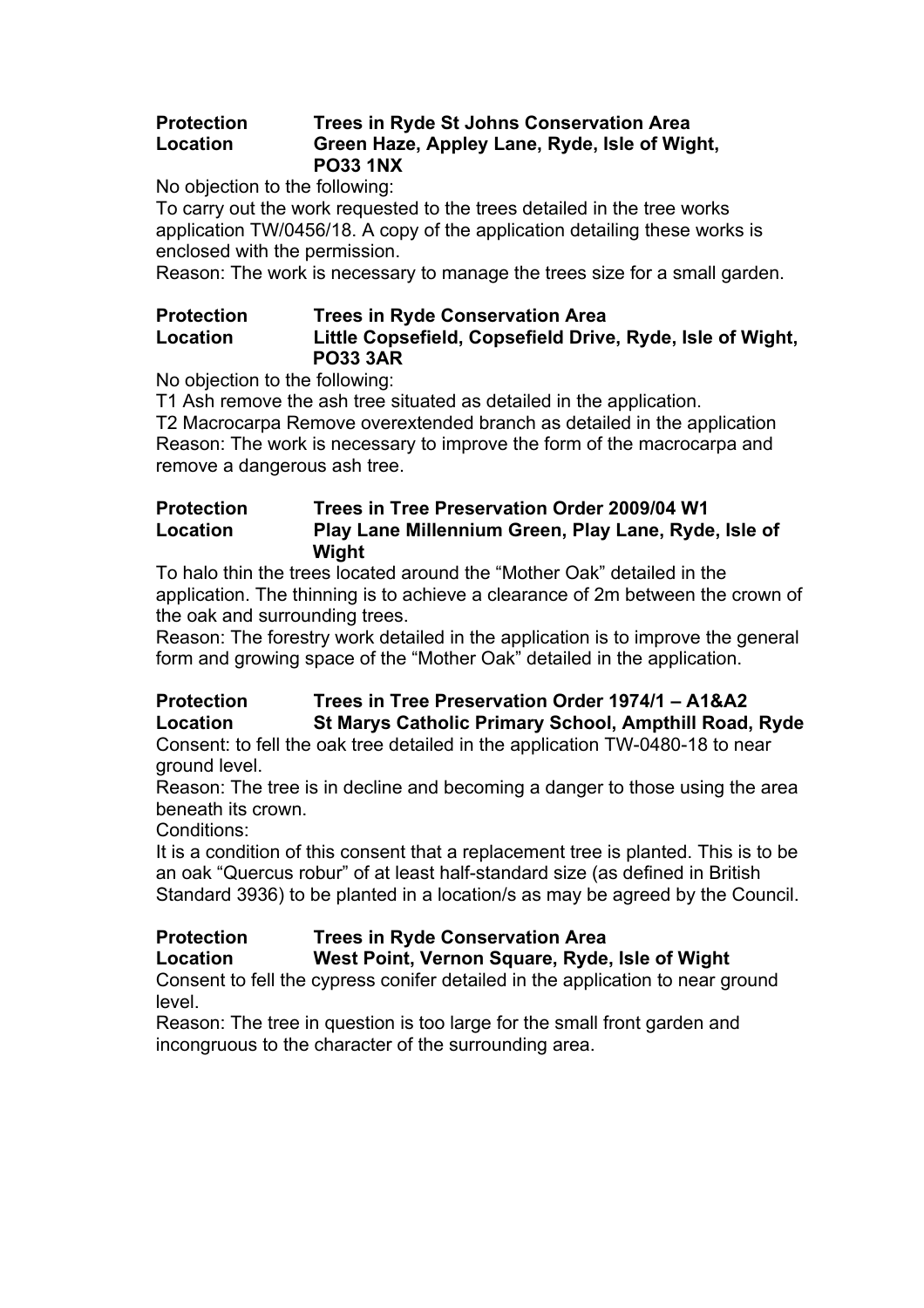## **Protection Trees in Tree Preservation Order Location 12 Marlborough Road, Ryde**

T1 Sycamore: situated as detailed in the application to be felled to near ground level.

T2 Mimosa: situated as detailed in the application is to be previous pruning cuts making the tree 4 metres tall and 3 metres wide

Reason: To ensure the health and future amenity value of the trees.

# **Protection Trees in Tree Preservation Order 1982/39**

**Location Broad Oak, 4 Bucklers Drive, Ryde, Isle of Wight** Consent for the following:

To crown clean and reshape the oak tree as detailed in the application in the manner described.

Reason: The tree work is necessary to improve its forma and make it safer.

## **11/19 LICENSE APPLICATIONS**

**None**

## **LICENSE DECISIONS**

**None**

## **12/19 RTC SUPPORT FOR A PROJECT AT HAYLANDS WOODS**

To consider a proposal by Natural Enterprise and decide on providing a letter of support for the scheme.

#### **RESOLVED – Ryde Town Council will write a letter of support for the proposal.**

## **13/19 FUTURE HIGH STREET FUND**

To consider approaching IW Council regarding an application for funding from the Future High Street Fund for Ryde.

**RESOLVED – Ryde Town Council to express to the IW Council their interest in being considered for Future High Street Funding.**

## **14/19 POSITION STATEMENT WORKING PARTY**

Cllr Conyers reported that she had attended a meeting of the Ryde Society on Monday  $4<sup>th</sup>$  January and had taken some unofficial notes of the meeting as an aid memoir. She reported that Chris Ashman spoke on various regeneration topics and Cllr Stuart Hutchinson presented the IW Council's position with regard the disposal of Ryde Harbour.

Cllr Conyers further reported that Chris Ashman was, in due course, going to invite members of Ryde Town Council to join a new working group looking at regeneration project and other funding issues in Ryde

A schedule of future meetings was discussed and it was agreed that the Clerk would circulate the proposed dates for verification by the rest of the committee.